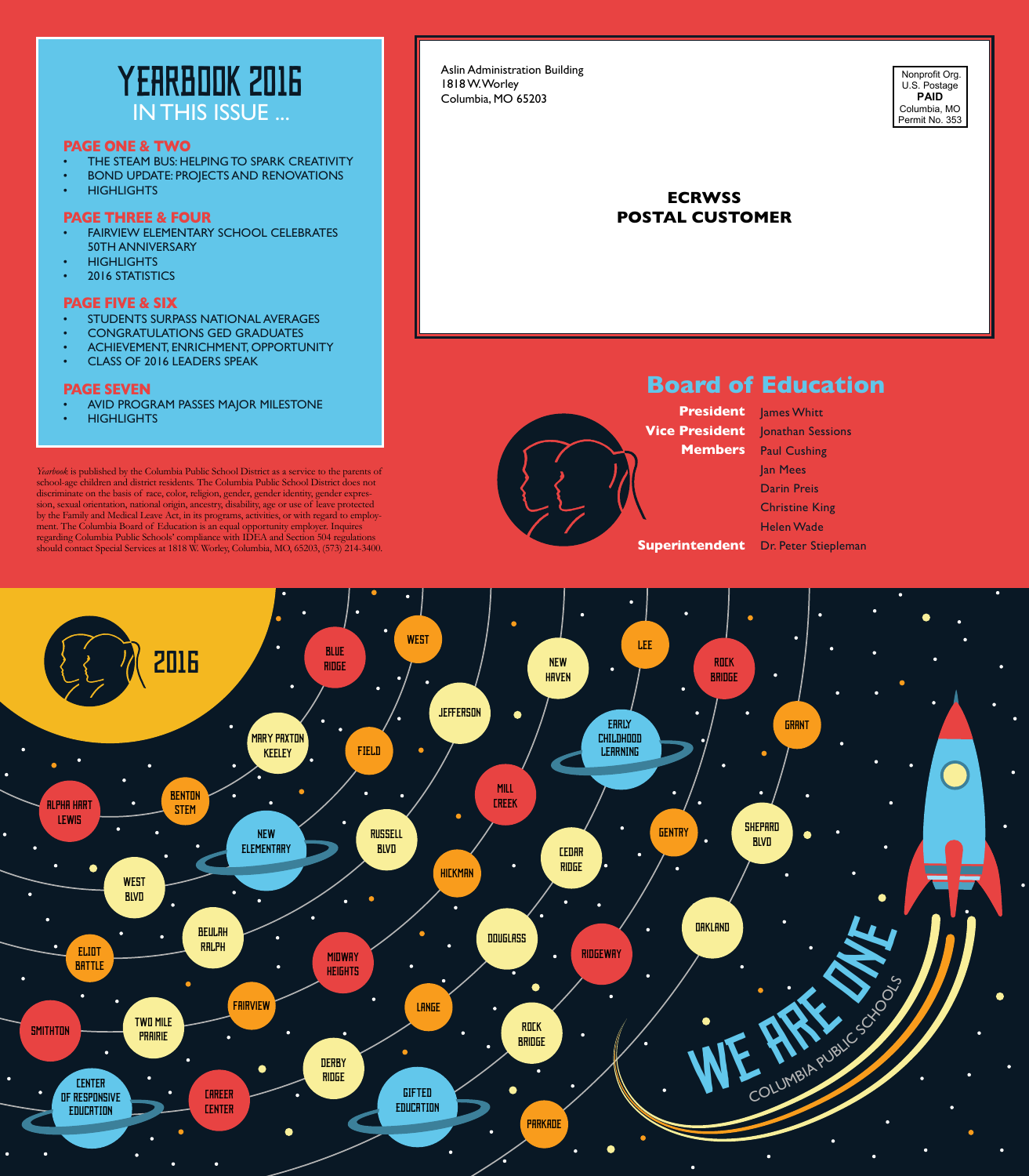



# WE ARE ONE



# THE STEAM BUS Helping to spark creativity

The STEAM Bus had a very busy year, as it visited at least<br>one school practically every day of the school year, pro-<br>viding students with a makerspace lab space for handsone school practically every day of the school year, providing students with a makerspace lab space for handson learning in Science, Technology, Engineering, Arts and Mathematics.

"My vision for the STEAM Bus has always been for it to be a tool to help spark creativity in the classroom," said Craig Adams, Columbia Public Schools' practical arts coordinator, also known as the STEAM bus conductor. "Creativity for teachers, creativity for students, and creativity across the district. We are taking the resources and the people we have and putting that into a system that can go out and bring all of these things to every school in the district."

The bus is decorated on the outside with a pipe theme, representing the pathways to careers that the STEAM areas can lead a student toward, such as forestry, arts or communication.

Technology, such as Ozobots, lets students learn coding and other disciplines by programming robots. LittleBits are electronic building blocks that teach students about circuitry. The 3-D printer on board is always a popular technology for students to observe.

"We can come out and show them a new way to do something using a piece of technology the classroom may not have," Adams said. "This way a set or two of a technology can travel across the district and not just be located at one school. The benefits of the technologies in the bus are spread district-wide."







## Thank You

Thank you to our community for supporting the \$30 million no-tax-rate-increase bond issue and the 65-cent operating levy increase.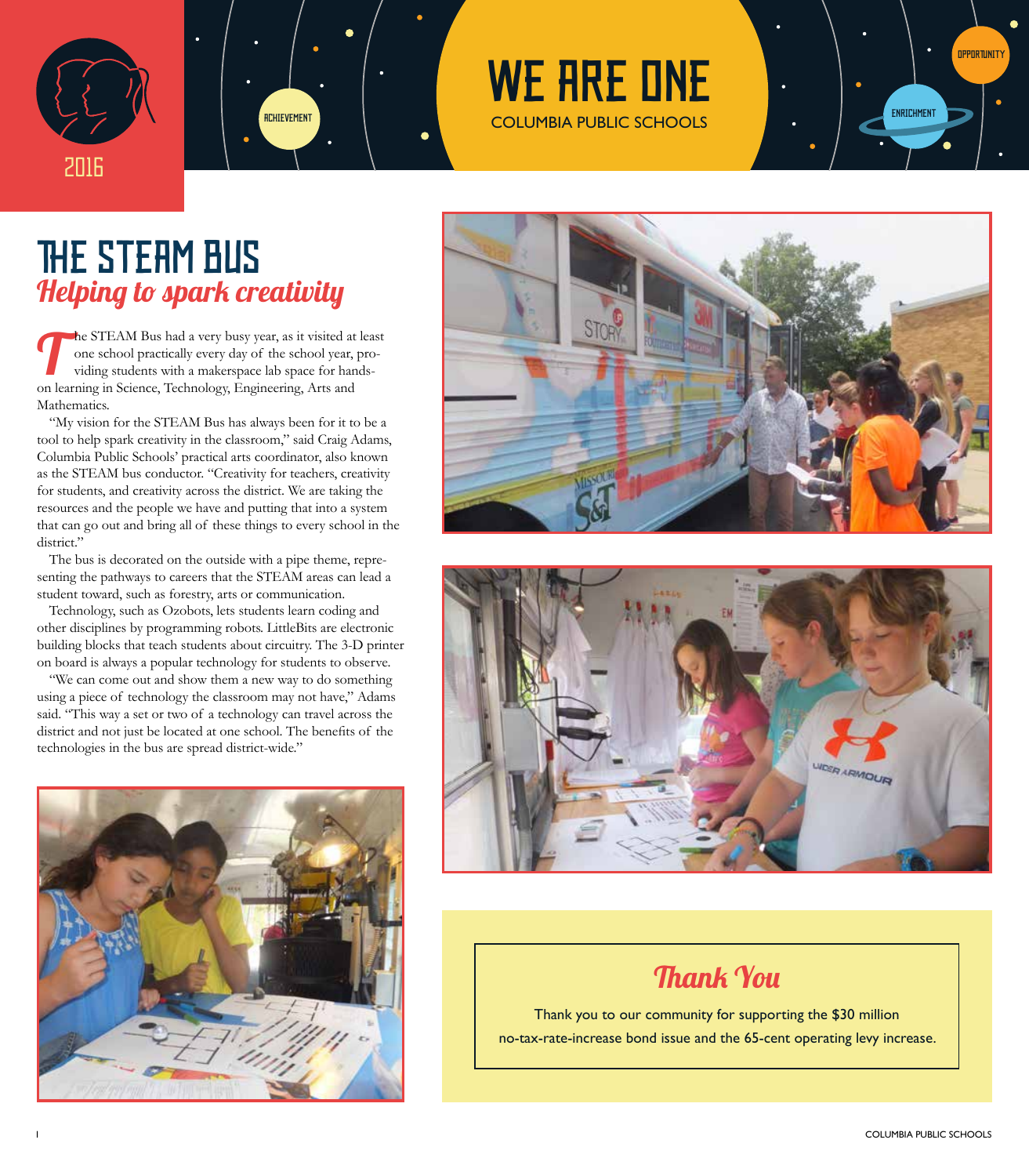# **HIGHLIGHTS** BOND UPDATE

### **BOARD MEMBER VOTED PRESIDENT-ELECT OF MISSOURI SCHOOL BOARDS ASSOCIATION**

Columbia Board of Education member **Jan Mees** was recently elected to serve as the president-elect of the Missouri School Boards Association at the association's annual delegate assembly and leadership summit. She will serve as presidentelect for one year and then move into the role of president for 2017-18.

### **WEST STUDENT EARNS NATIONAL RECOGNITION FOR MUSICAL COMPOSITION**

West Middle School eighth grade student **John Yoo** earned an Award of Merit in the National PTA Reflections Arts competition. John was honored for his original musical composition "I, Clown." He is one of 206 award winners recognized from across the country and has been invited to attend the National PTA awards ceremony at the Walt Disney Resort in Orlando, Florida.

#### **CPS STUDENTS SHINE AT FUTURE PROBLEM SOLVERS COMPETITION**

More than 20 students qualified for the next stage of the Future Problem Solving Program competition. Future Problem Solving Program International (FPSPI) stimulates critical and creative thinking skills, encourages students to develop a vision for the future, and prepares students for leadership roles. FPSPI engages students in creative problem solving within the curriculum and provides competitive opportunities. CPS Senior Division Missouri FPSPI Qualifiers are: From Battle High School - **Mikhail Bell-Oetting**, **Claire Bilyeu**, **Marc Chauvin**, **Riley Cole**, **Sterling Humberg-Cage**, **Dillon McCann**, **Aly McKee**, **Trenton Marks** and **Madi Null**. From Hickman High School - **Nick Edgar**, **Logan Garton**, **Amanda Sun** and **Sherry Xie**. From Rock Bridge High School - **Brady Hughes**, **Stephanie Kang** and **Dzung Ngyuen**. CPS Senior Division Missouri FPSPI Alternate Qualifiers are: From Battle High School - **Sarah Grant**, **Gillian Schulte** and **Sloane Scott**. From Hickman High School - **Gabe Calvin**, **Leo Ewing** and **Logan Garton**. CPS Middle Division Missouri FPSPI Qualifiers are: From Hickman High School: **Skylar Asbury**, **Laura Frymire**, **Stella Heflin**, **Sophie Thorpe** and **Michael Zou**.

#### **HICKMAN WINS DISTRICT ACADEMIC TEAM TOURNAMENT**

The Hickman High School Academic Team won the recent MSHSAA District 8 Tournament at Rock Bridge High School. **Alex Harmata** placed third and **Dinis Trindade** placed fifth in the individual awards. Along with Alex and Dinis, the team included **Veer Sangha**, **Amanda Sun** and **Franzieska Weston**.

#### **HICKMAN SCIENCE OLYMPIAD TEAM PLACES FOURTH IN STATE**

The Hickman High School Science Olympiad Team placed fourth in a field of 32 teams at the state competition. Hickman team members placed in nine of 23 events. Anatomy and Physiology, fifth place: **Dishti Goyal** and **Veer Sangha**; Cell Biology, fifth place: **Veer Sangha** and **Amanda Sun**; Dynamic Planet, first place: **Alex Harmata** and **Amanda Sun**; Disease Detective, fourth place: **Dishti Goyal** and **Veer Sangha**; Fossils, third place: **Amanda Sun** and **Teresa Tang**; Geologic Mapping, first place: **Stella Heflin** and **Nila Palaniappan**; Green Generation, second place: **Stella Heflin** and **Michael Zou**; Hydrogeology, fifth place: **Stella Heflin** and **Michael Zou**; Write It, Do It, first place: **Rebecca Shyu** and **Teresa Tang**. Team members are **Alex Harmata** (co-captain), **Amanda Sun** (co-captain), **Pete Canfield**, **Dishti Goyal**, **Stella Heflin**, **Alec James**, **Joe Lawson**, **Nila Palaniappan**, **Mary Park**, **Veer Sangha**, **Rebecca Shyu**, **Teresa Tang**, **Jate Vardihanabhuti**, **Daniel Yoon**, **Michael Zou**, **Kritika Sigdel** (alternate) and **Zhourui Xie** (alternate).

# Projects and Renovations

The approval of the 2014 bond by the voters<br>of Columbia is beginning to bear fruit. The<br>2016 bond issue has also led to a slew of of Columbia is beginning to bear fruit. The 2016 bond issue has also led to a slew of summer projects, including multiple paving projects, roof work and greenhouses. In addition, there are two new large projects on the Columbia Public Schools' agenda: an almost total renovation of Douglass High School and building an elementary school in east Columbia.

Douglass High School, built in 1916, will undergo a \$6.2 million renovation, closing to students for the entire school year. Students will move to the Cornerstone Building for classes in 2016-17. When students return to Douglass, they will find a building with new fixtures and features. It will also include new space for culinary arts education among many other upgrades.

The new elementary school, which had a groundbreaking in June, will be built near the Vineyards neighborhood, helping ease some overcrowding at Cedar Ridge Elementary School, which currently has multiple trailers. The project will cost around \$22 million and is set to open in the fall of 2018. K&S Construction will build the school, the same builder as Battle Elementary School. The same design will be used for the new school as was used for Battle and Beulah Ralph elementary schools.

Two large projects are also nearing completion. The Early Childhood Learning Center is a \$9.5 million project located on the same property as Lange Middle School. Columbia Public Schools will be able to get into the finished building around the first of the year. Beulah Ralph Elementary School will be dedicated in August.

## **Some of the shorter-term projects the Columbia Public Schools is undertaking over the summer include:**

- Partial roof replacement at Jefferson Middle School. The cupola, which dates back to the building's construction in 1910, will also be replaced. The project will cost \$308,000.
- Paving work at several elementary schools will be taking place. "That is huge for families," said Linda Quinley, Columbia Public Schools' chief financial officer/chief operations officer. Quinley said the district does the paving work on a rotation, tackling five or six schools a year. The cost will be \$233,000
- New greenhouses at Hickman and Battle high schools will have a combined cost of around \$350,000, with some vocational matching funds coming from the state.
- New gym flooring for Midway Heights and Mill Creek elementary schools will cost around \$80,000 each.
- The complete replacement of the electricity and sound systems in the Hickman High School gym will be a \$350,000 project.
- The Aslin Administration Building ground source HVAC system will be expanded.



Columbia Public Schools held a groundbreaking ceremony for a new elementary school in east Columbia, set to open for 650 students in August 2018.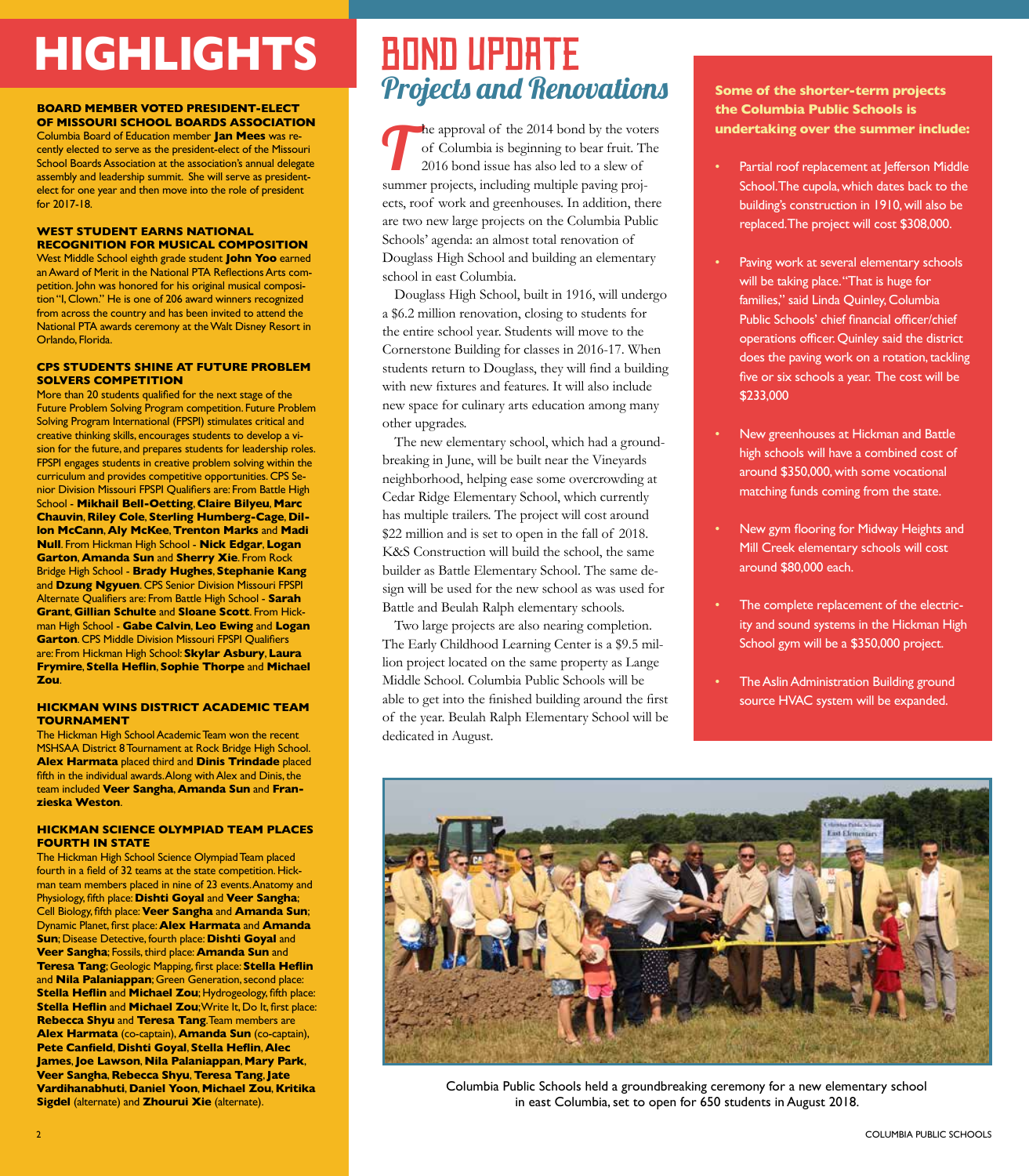# FAIRVIEW ELEMENTARY SCHOOL Celebrates 50th Anniversary

airview Elementary School celebrated its 50th anniversary this spring, with Falcons past and present. A big accomplishment for a school whose first description was: "A 13-acre site on Fairview road, south of Rollins Street, was purchased for \$2,000 per acre from Mrs. Ollie Grant."

"Everyone pitched in - staff, PTA, students, families and our partners from Veterans United Home Loans and Hy-Vee to make it a great event," said Diana DeMoss, Fairview's principal. "All former students and faculty were invited and we had a phenomenal turnout. Many enjoyed just visiting with others or looking through yearbooks from the past."







# **HIGHLIGHTS**

#### **PAXTON KEELEY TEACHER EARNS NATIONAL RECOGNITION FOR INSPIRATIONAL TEACHING**

Mary Paxton Keeley Elementary School fifth grade teacher **Shelli Thelen** has been named a 2016 recipient of the Joy of Teaching Award as part of the World Language Umbrella Awards from the National Council of Teacher of English. The award honors a preK-12 teacher that inspires authentic progressive literacy learning.

**ROCK BRIDGE GRADUATE WINS SKILLSUSA CULINARY ARTS NATIONAL COMPETITION Giovanni Bartolacci**, a 2016 graduate of Rock Bridge High School, placed first in the SkillsUSA Culinary Arts

national competition for secondary students. He trained through the Columbia Area Career Center's culinary arts program. The competition culminated at the 52nd Annual SkillsUSA awards ceremony on Friday, June 24, in Freedom Hall at the Kentucky Exposition Center located in Louisville, Kentucky.

**ROCK BRIDGE STUDENTS TAKE THIRD IN NATIONAL PERSONAL FINANCE CHALLENGE** Congratulations to Rock Bridge High School students **Nathan Kempf**, **Catherine Maring**, **Boon Palipatana**, and **Grant Sykuta**, who earned third place in the national Personal Finance Challenge competition. The team won the Missouri State Personal Finance Challenge, earning the opportunity to compete in the national competition. After completing a series of critical thinking tests, the top three teams were nearly neck-and-neck, with a very small point spread. Rock Bridge impressed not only the judges, but also their peers from other competing teams. The team was coached by Rock Bridge teacher **Susan Lidholm**.

#### **JEFFERSON TEACHER SELECTED FOR HEINEMANN FELLOWSHIP**

Jefferson Middle School teacher **Anna Osborn** has been selected as one of 11 Heinemann Fellows nationwide. Chosen from a host of highly qualified candidates, the educators will use their fellowships to engage in individual research projects that address challenges faced by schools across the country. These research projects will be informed by their own personal experience as teachers.

As part of the two-year Heinemann Fellowship program, members will also have the opportunity to enhance their own schools and communities through collegial interaction with other fellows. The group will meet regularly through their fellowships to share findings and feedback. Together, they will refine data gathering, inform further research plans, and help interpret results. Their work will then be shared through Heinemann's various publication channels.

#### **TWO ROCK BRIDGE STUDENTS EARN 36 ON THE ACT EXAM**

Rock Bridge High School students **Paul Cover** and **Nathan Kempf** have earned a perfect score of 36 on the ACT exam. Paul and Nathan will both be seniors in the fall. The ACT exam is a college admissions test used to measure what a student has learned in high school to determine academic readiness for college.

### **CPS RECEIVES NATIONAL RECOGNITION AS A DISTRICT OF DISTINCTION**

Columbia Public Schools has received national recognition as a District of Distinction by District Administration magazine for its efforts related to student achievement. The recognition honors school districts that are leading the way with new ideas that work. Columbia Public Schools was selected for its work to improve student outcomes, streamline operations, and meet the needs of our community.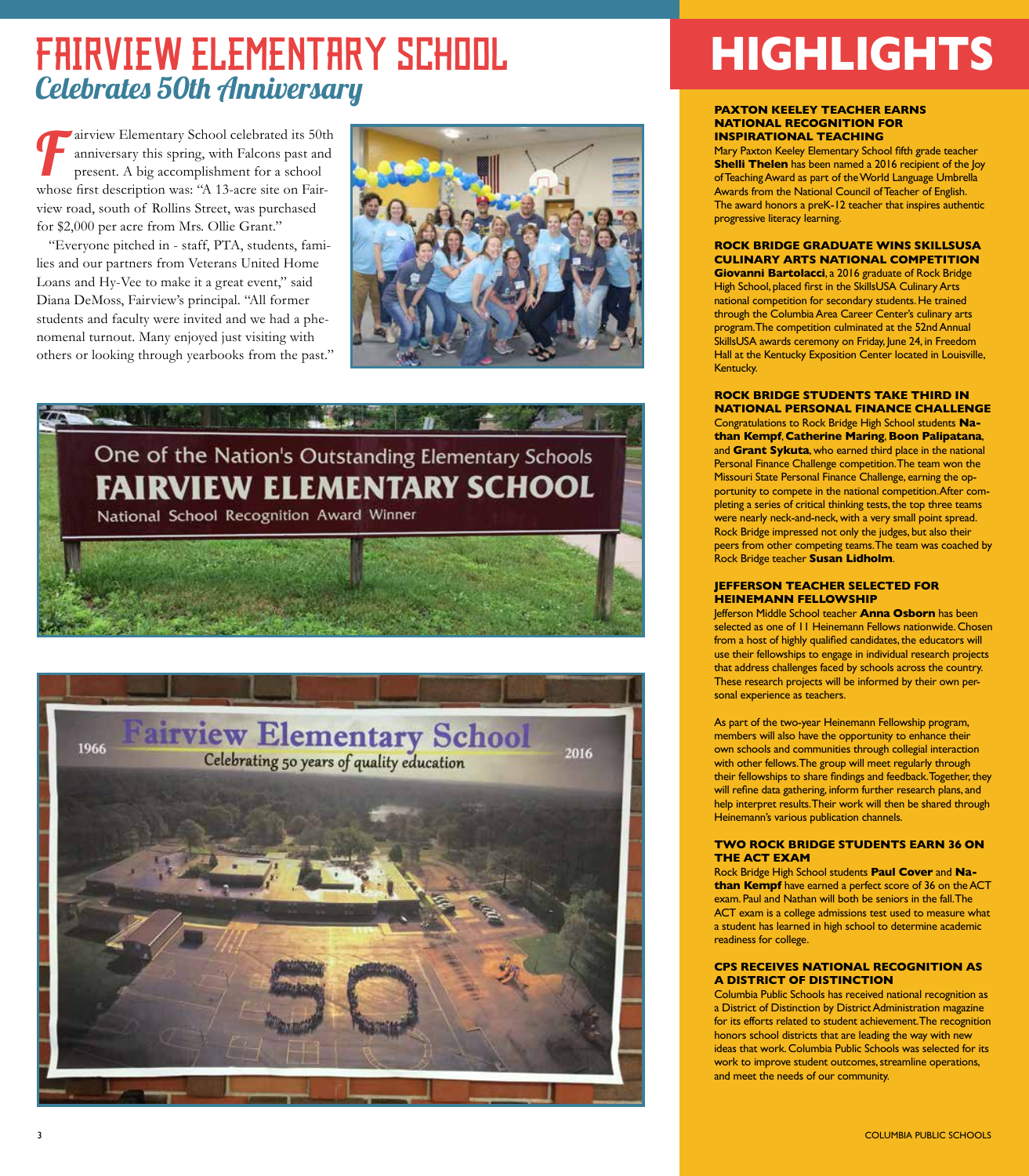## **STUDENT FACTS**

## **Enrollment**



**Total.................18,015**

## **Special program enrollment**

## **Demographics**

| Students eligible for free |  |
|----------------------------|--|
|                            |  |

## **STAFF FACTS**

## **Staffing ratios**

## **Teachers**

|--|--|

| Average salary (includes extended contract, career |  |
|----------------------------------------------------|--|
| ladder and extra duty pay)                         |  |
|                                                    |  |
|                                                    |  |
| Average years of experience                        |  |
|                                                    |  |
|                                                    |  |

| Teachers with a Master's degree or higher |  |
|-------------------------------------------|--|
|                                           |  |
|                                           |  |

## **Administration**

Principals, assistant principals, directors, supervisors, coordinators, central office staff (FTE)........................121

| Average Salary |  |
|----------------|--|
|                |  |
|                |  |

## **STUDENT SUPPORT**

Secretaries, aides, food service, guidance, transportation, security, PAT, nurses, mental health, custodians, technology staff (FTE)......................................................902

## **FINANCIAL FACTS**

\*Figures are final budget for the 2015-2016 fiscal year.

## **Total revenue (budgeted)........\$271.85 million**

| <b>Budgeted sources of revenue</b> |  |
|------------------------------------|--|
|                                    |  |
|                                    |  |
|                                    |  |
|                                    |  |
|                                    |  |
|                                    |  |
|                                    |  |

## **Total expenditures..................\$313.27 million**

| Estimated expenditure per pupil\$11,000 |  |
|-----------------------------------------|--|
|                                         |  |

## **HOW FUNDS WERE USED**



| (per \$100 assessed valuation) |                                      |
|--------------------------------|--------------------------------------|
|                                | Tax levy uses\$1.9413 operating fund |
|                                | \$2.4788 teachers fund               |
|                                | \$0.9719 debt service fund           |
|                                | \$0.0736 capital fund                |

## **WHERE DO GRADUATES GO?**

College Enrollment

78.1% of the district's students attend college or a postsecondary institution compared to 68% statewide.

## **MEASURES OF ACHIEVEMENT**

Columbia's students continue to perform well on formal standardized tests and the school district is accredited by the state of Missouri.

## **American College Test (ACT)**

The American College Test (ACT) measures a student's academic readiness for college. In 2014, the Missouri Department of Elementary and Secondary Education began providing support for all high school juniors to take the exam. Summary scores are then used as part of the school district's annual performance report and district report card.

Columbia students' average ACT scores exceeded state and national averages on all assessed areas. Approximately 74 percent of the district's high school students take this college admissions test each year.

## **Advanced Placement Exams (AP)**

Taken each May by students all over the world, the AP Exam is the final step after a year of hard work in an AP class. These standardized exams are designed to measure how well students have mastered the content and skills of the course — a successful score could even earn the student credit and advanced placement in college.

The number of Columbia high school students taking AP Exams continues to grow. More than 2,500 students took AP courses. Students took at total of 1,774 course exams with 74.3 earning AP credit.

## **STAR Assessments**

Columbia Public Schools uses STAR assessments to monitor individual student growth throughout the year and to estimate a students' understanding of learning standards. The tests, conducted in early literacy, reading and math, help teachers determine appropriate instructional levels and skills that students are ready to learn.

STAR district summary results indicate 78.3 percent of students are reading on grade level by the end of third grade. Nearly 82 percent of elementary students demonstrate proficiency in math.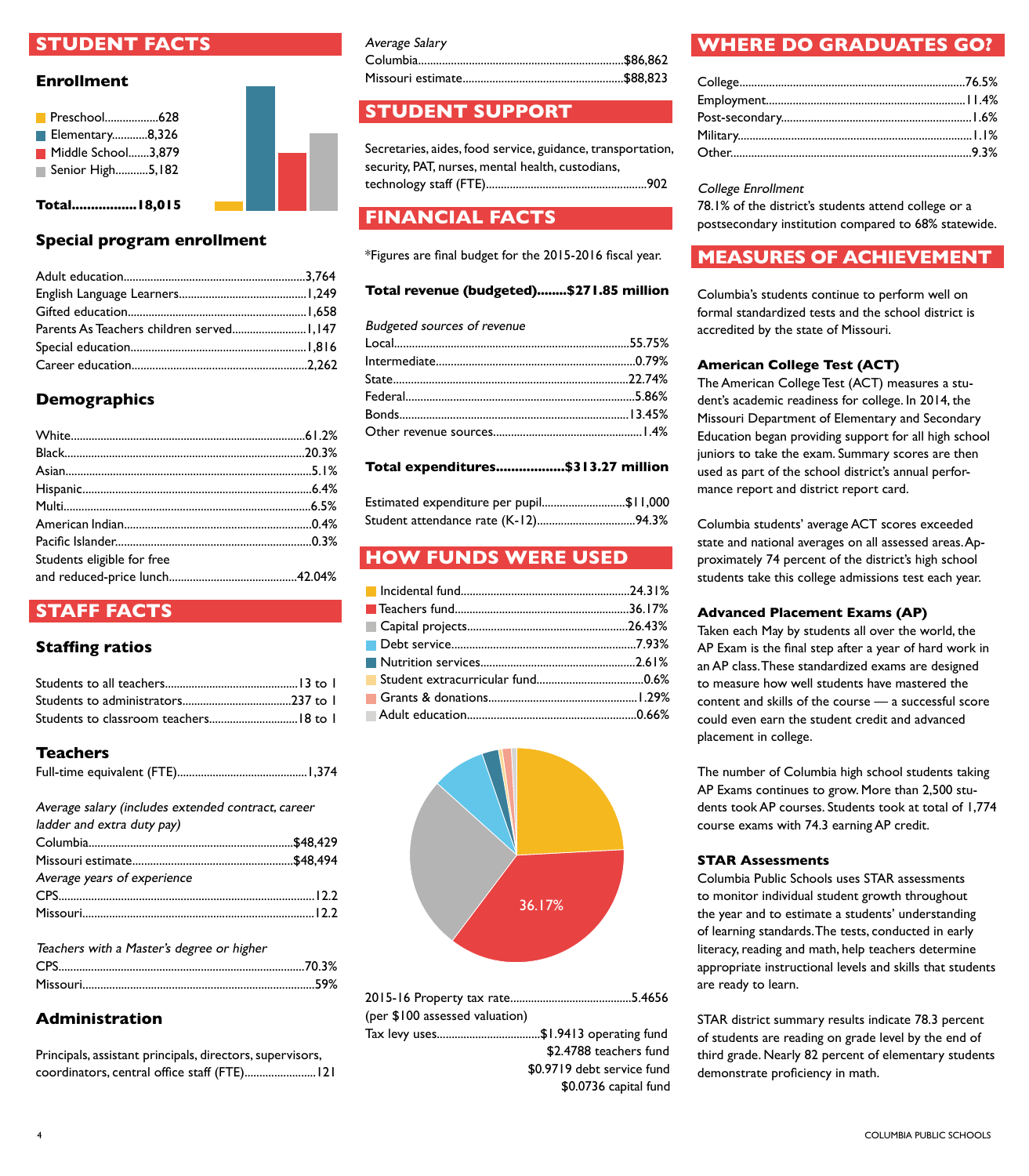# STUDENTS SURPASS National Averages



# CONGRATULATIONS GED Graduates



The Adult Learning Center at the Columbia Area Career Center held the HSE (High School Equivalency) graduation this summer, honoring those who have completed their degrees this year. Twenty-one graduates were presented with diplomas at the ceremony, which was held at Jesse Auditorium on the University of Missouri campus. In addition, 11 students were inducted into the National Adult Education Honor Society and seven received Outstanding Student Awards.

# ACHIEVEMENT, ENRICHMENT, OPPORTUNITY

*Our desired future state* To be the *best school district* in the state.

## Vision Mission

*Why we exist* To provide an *excellent education* for all students by adhering to our organizational goals.

## Purpose

*What we do* To be a *valuable asset* for our community by preparing our children so that they will be competitive in our ever-changing, unpredictable world.

## Values

**Teamwork** Mutual respect

*The non-negotiable principles that guide us*

• Persistence

- **Honesty**
- Focus on what works
- Transparency
- - **Adaptability** 
		- Positive approach
		- **Commitment**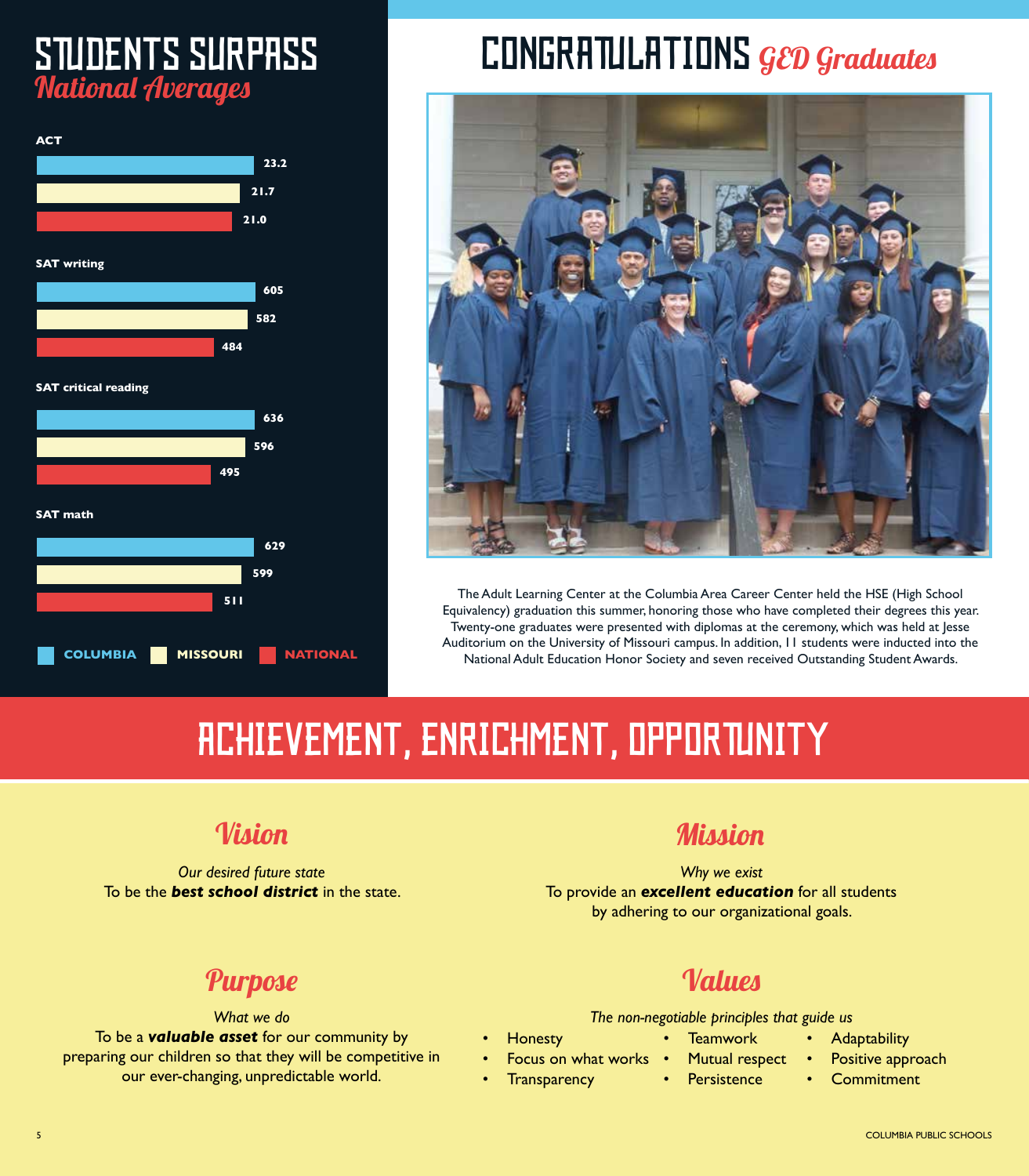# CLASS OF 2016 Leaders Speak

I feel like my time here at Columbia Public Schools has really given me a passion for serving other people, and I have definitely gained leadership skills. I am really excited to practice in the future. – Brooke Bassett

When I was at Hickman I got to participate in theater and choir, which I feel helped me see the beauty in a lot of the littler things that I may not have noticed before. - Katarina Peterson

My time at Hickman has allowed me to get involved with a lot of different activities; one of which was DECA, and that really showed me my passion for business and marketing. - Kay Trymire

I have really enjoyed my stay here at Hickman. The amount of diversity in classes and extracurricular opportunities has been really great. - *Amanda Sun* 

I don't think that Columbia Public Schools could have prepared me any better for the future. I can name a dozen or so teachers that have helped me achieve, not only what I have already accomplished, but also helped me with where I want to go in the future. - Sherry Xie

I loved being in the district because they gave us Battle and it was great to make all of our memories and leave the traditions at Battle. - Katherine Dempsey

Columbia Public Schools has introduced me to a lot of inspirational teachers who have opened new paths for me in careers and interests, and I am very grateful for that.  $-$  *fllice*  $\gamma$ u

Columbia Public Schools has offered me so many opportunities to pursue what I truly love and want to do in life. - Hannah Chen

I think my time in Columbia Public Schools has really opened so many doors for me and also introduced me to such wonderful people. It has inspired me to continue pursuing my education. - Nicole Schroeder

It has been an incredible opportunity for an incredible education. - Javan Whitney-Warner

There are a lot of extracurricular activities at Rock Bridge which has helped me grow as a person. – Arnold Chen

Columbia Public Schools has been one of the greatest experiences in my life. It has been an amazing community and I will surely miss it moving on to college. - Muhammad Salim

Columbia Public Schools is honestly one of the best districts in Missouri and it has given me the opportunity to take classes that have enlightened me and shown me what I want to do with my life. – Abigail Kempf

I really like the freedom with responsibility that Rock Bridge has to offer. It really prepared me for the future. - Zhiruo Wang

## Hickman High School Valedictorians



**Front row**, **from left:** Brooke Bassett, Katarina Peterson and Kay Freymire // **Back row, from left:** Amanda Sun, Rachael Sherman, Alexander Harmata and Sherry Xie

## Rock Bridge High School Valedictorians



**Front row, from left:** Marilise Stamps, Hannah Chen, Nicole Schroeder and Javan Whitney-Warner // **Back row, from left:** Arnold Chen, Muhammad Salim, Abigail Kempf, Danielle West, Emily Getzoff and Zhiruo Wang

## Battle High School Valedictorians



Abigail Ries, left, and Katherine Dempsey

# DOUGLASS HIGH SCHOOLClass of 2016



Douglass High School's 2016 graduating class. The 119 graduates marks the largest graduating class in the history of the school.